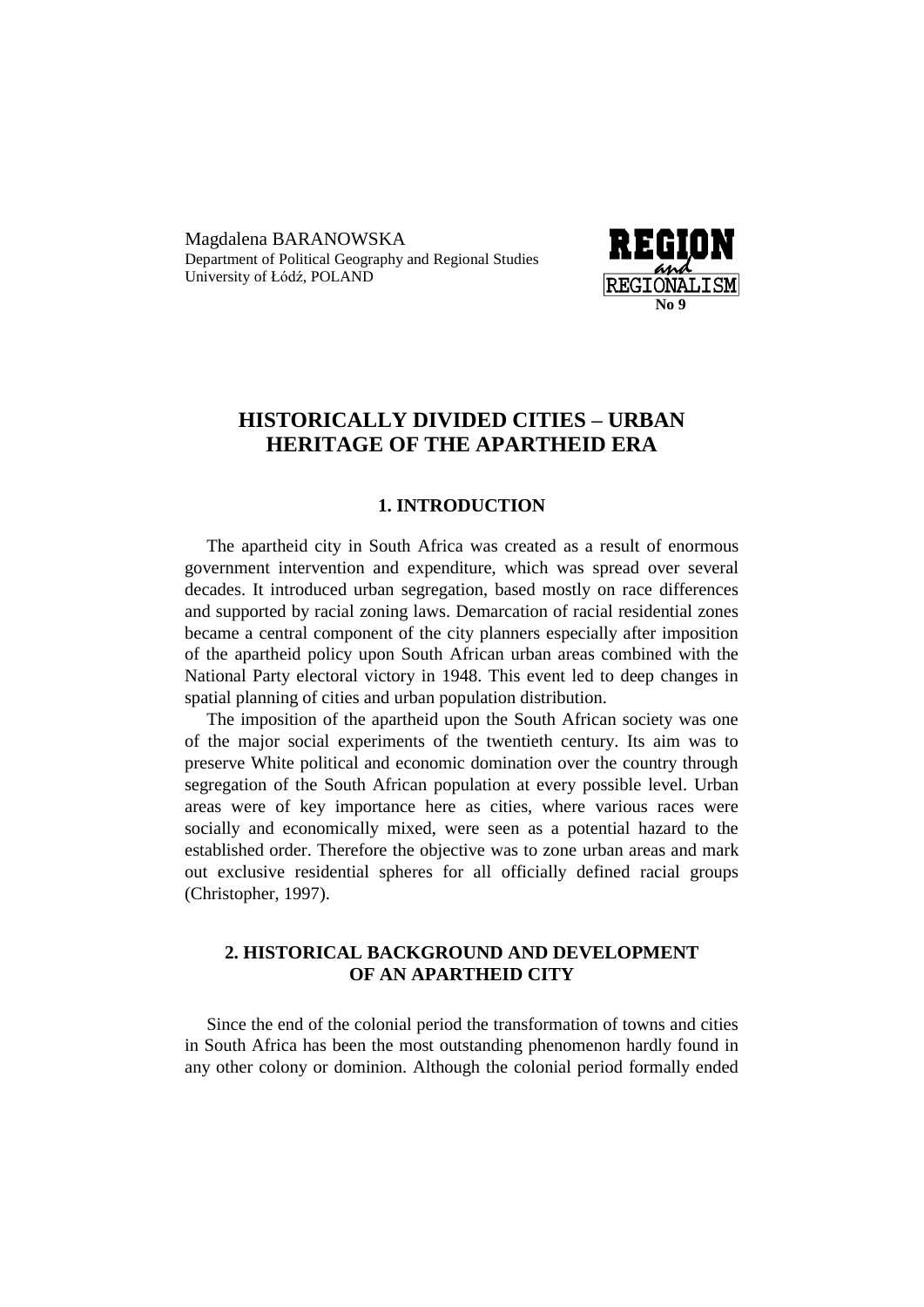with the establishment of the Union of South Africa in 1910, and the country left the British Commonwealth in 1961, the coming of the National Party to power (1948) significantly influenced the future form of cities (Western, 1981; Simon, 1989). Together with the National Party electoral victory the former policy of segregationism pursued under successive dominion of governments was superseded by that of apartheid (Christopher, 1991) which strengthened urban racial segregation in South African cities.

However the plan for delimitation of separate residential areas was not a new idea. South Africa, like some other colonial states, adopted racial residential segregation as a central component of urban planning since the earliest stages of urban settlement (Parnell, 2002). The apartheid city had its origins deeply rooted in the colonial period. Therefore one can distinguish three main phases of urban segregation policies which led to creation of the apartheid city in South Africa: pre–1923, 1923–1950, and 1950–1979.

Before 1923 the early forms of urban segregation in South Africa originated from the most rigorous urban labour control. They were represented by fenced compounds for African migrant workers in the developing diamond-mining towns, such as Kimberley and Johannesburg and also by compound-type accommodation for African dockworkers in old trade towns e.g. Cape Town and Durban. This period was also marked by social pressure of White residents, resulting from the fear of plagues and diseases spread by the African workers, which led to establishment of special locations where Africans were brought under sanitary control, e.g. Ndabeni in Cape Town. In Durban segregationist tendencies was directed against Indians rather than Africans which was caused by competition between Indians and Whites for space and trade position. It resulted in discriminatory decisions of local authorities consisting in residential segregation, political exclusion, and commercial suppression.

The second period, between 1923 and 1950, covers the time of significant shift in the South African economy, development of manufacturing sector, dramatic growth of the urban African population and the increasing central state intervention in the sphere of urban policy and practice. The first major state intervention took place in the 1923 together with the Native Urban Areas Act (NUAA). The NUAA contained key elements of subsequent urban apartheid practise in its embryonic form. It empowered municipalities to establish segregated locations for Africans but also recommended and enabled residential segregation. Under the NUAA the appalling and overcrowded African townships were established, which were meant to house, at minimum cost, the migrant "temporary urban sojourners" who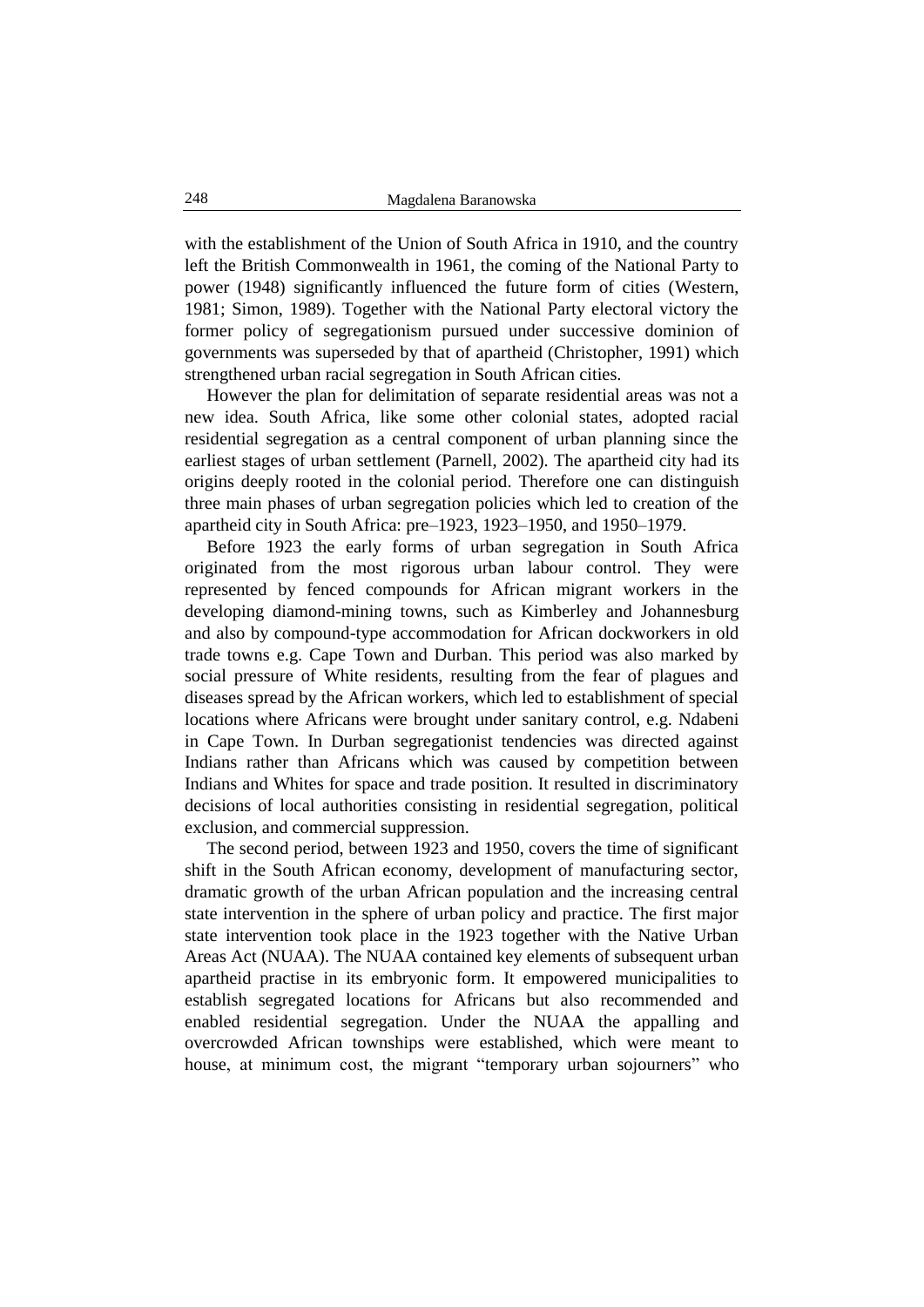represented a cheap labour (Simon, 1989). It provided a framework and foundation upon which subsequent legislations and policy were implemented, but also set up the planning rules that extended beyond the usual colonial tradition of simply demarcating urban space for indigenous people. The NUAA codified a system of municipal finance and of state involvement in housing provision for African people, and established separate systems of governance for African urban residents. The law was passed nationally but its application was pioneered in Johannesburg, which became a national model for how to entrench the interests of the White elite while advancing the development of an African industrial workforce (Parnell, 2002). By the time that the National Party came to power in 1948, a whole apparatus for regulating and controlling the movement and daily lives of urban Africans had already been constructed, however not yet as efficient as it was designed to.

The final phase (1950–1979) saw a development of patterns established in the second phase and theirs official constitution, but also major changes in the morphology of South African cities. The two major pieces of legislation mark this period, namely the Population Registration Act and the Group Areas Act (1950). The former provided for the classification of the country population into distinct racial groups based on the skin colour, history and language. Three racial groups have been distinguished: European (subsequently renamed White), Native (subsequently renamed Bantu, Black, and finally African) and Coloured (further divided into the number of subgroups including Asian (itself subdivided into Indian and Chinese), Cape Malay and Griqua (Christopher, 1997). The Group Areas Act provided for establishment of separate zones in urban areas that should be set aside for exclusive residential and commercial use of each group. It meant that no one could live, own property or conduct business outside the area designated for his/her group (Christopher, 1987). The Group Areas Act made compulsory what the 1923 Urban Area Act (NUAA) had recommended. The principle of residential segregation within the cities was deeply entrenched. Small-scale approach to segregation was replaced by the broader, sectoral plan for cities (Fig. 1) (Davies, 1981). As a consequence, a vision of highly ordered and tightly controlled apartheid city was created. The South African apartheid government imposed and supervised urban racial segregation through four different instruments. First, by hierarchical racial division of the population. Second, by generating spatial segregation based on the land allocation policy and by using physical features such as rivers, roads and railways to isolate the segregated territories. Third, by ensuring that major mineral resources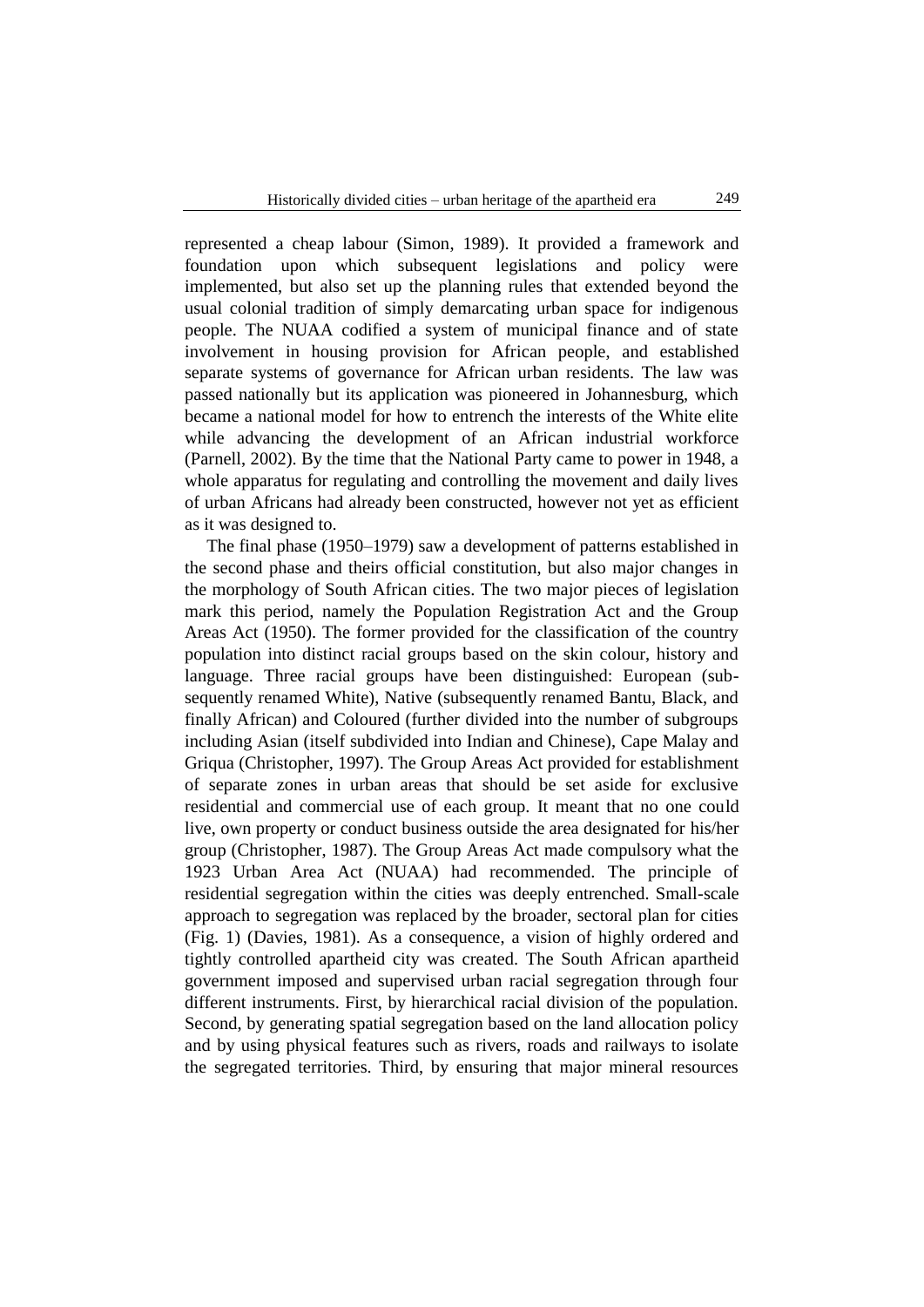remain within the areas designated for the Whites. Fourth, by giving different political rights to White and non-White groups of population. Creation of the highly structured apartheid city resulted from the Whites' desire to achieve physical segregation, at first from the African, and consequently from the Indian and the Coloured populations. Therefore racially exclusive and unequal residential areas, with separate educational, health and recreation facilities were designed to minimize interracial contacts.



Fig. 1. The original apartheid city model Source: After Davies (1981)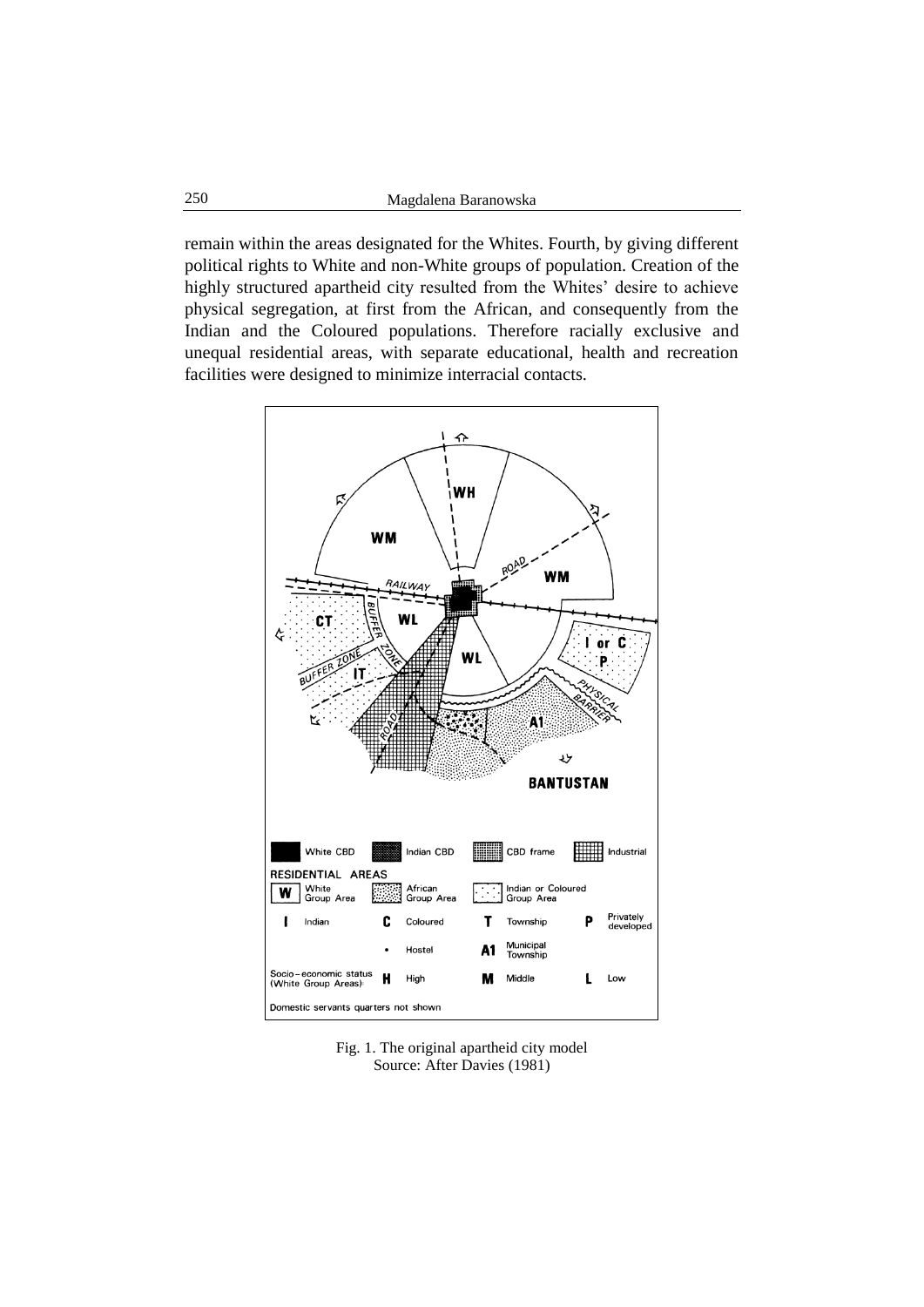The urban apartheid policy, anchored by the 1950 Group Areas Act, divided towns and cities into group areas for exclusive occupation by particular racial groups. The areas for various population groups were to be single continuous pieces of land capable to support the defined community and able to extend on the urban periphery as the population grew, without changing the pattern. In this urban structure the conditions of all races mirrored their socio-political positions and class status. White control was obviously paramount. The White group areas were drawn very extensively, so that the three-quarters of the area zoned under these laws were reserved for the White population (Christopher, 2001a). The city centres, the key inner suburbs and other prestigious areas were zoned for the dominant White group. Also the road and railway network were to be under White control. Moreover, land and capital were largely controlled by the Whites, too (Christopher, 1997). Remaining peripheral areas were divided between other racial groups and were territorially restrained. In detailed planning, the group area of one group was separated from another by buffer strip of open land at least 100 meters wide, but preferably by physical barrier such as a railway, escarpment, industrial areas or river, which would impede contact between the two populations.

Between 1950 and 1991 over 1 million hectares of urban land were zoned in racial terms. It created major disparities between groups as to the access to urban land. The sectoral approach resulted in massive action of expropriation of land owned by Coloured, Asian and African population (Christopher, 1997). Vast majority of people were forcibly removed from the areas proclaimed for exclusive White occupation (Christopher, 2001a). The 1950s were largely the period of massive Black displacement and resettlement. It was particularly common in the major industrial cities of Transvaal. Inner Black or mixed suburbs such as Sophiatown in Johannesburg were razed and replaced by new White-occupied areas. Between 1966 and 1985, around 860,400 people, mainly Coloureds and Indians, and only very few Whites, were forcibly relocated within urban areas to create the apartheid cities (Platzky and Walker, 1985). To this number must be also added thousands of Africans and Coloureds uprooted in terms of "slum clearance" and the 1952 Prevention of Illegal Squatting Act (Simon, 1988). Thousands of people were moved in order to "tide up" cities. Segregation levels increased dramatically (Christopher, 1991).

Part of the "grand apartheid" scheme involved building of large, new public estates, required to house the mainly Black workforce and also to accomplish more comprehensive segregation. Terminology was shifted to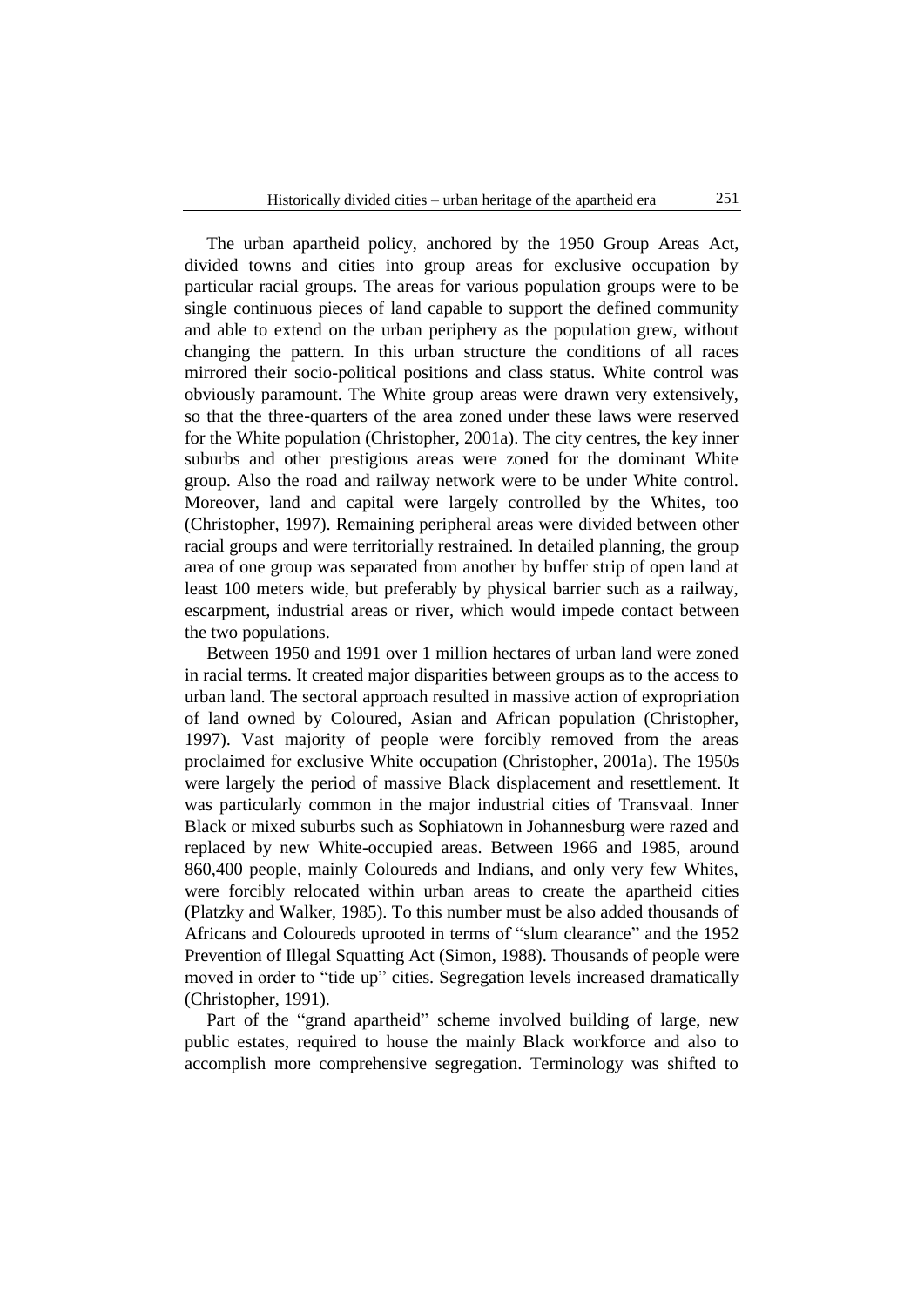reflect the new era, and the term "township" acquired its second and more well-known meaning in the South African planning lexicon: large, segregated public housing estate, usually on or beyond the urban periphery (Mabin and Smit, 1997). According to the apartheid "ideal" these townships were to be situated as far as possible from White residential areas, but reasonably close to industrial areas. Spatial separation was to be reinforced by buffer zones and by natural or other barriers. Townships were to be designed and situated in such a way that they could be cordoned off in the event of riot or rebellion, and the resistance suppressed in open streets. In the 1950s and 1960s construction of such townships in many urban areas proceeded on a considerable scale (Maylam, 1990). In the apartheid era, public housing provision radically increased, e.g. in Johannesburg from an average of 800 houses per year for the period 1900–1950, to an average of 4,000 units per annum. At its peak in 1957/1958 the rate reached 11,074 houses per year (Fig. 2) (Mabin and Smit, 1997).



Fig. 2. Mass public housing in Soweto (1965) Source: Mabin and Smit (1997)

Not surprisingly increasing segregation and the construction of South African apartheid towns and cities provoked a rising tide of resistance. Opposition movements, however, were banned, political leaders imprisoned and an 'iron fist' of social control put firmly in place. Under these conditions it appeared during the 1960s that a successful urban regime had been created, nearly achieving elimination of shack settlements and continuing building in massive townships (Mabin and Smit, 1997).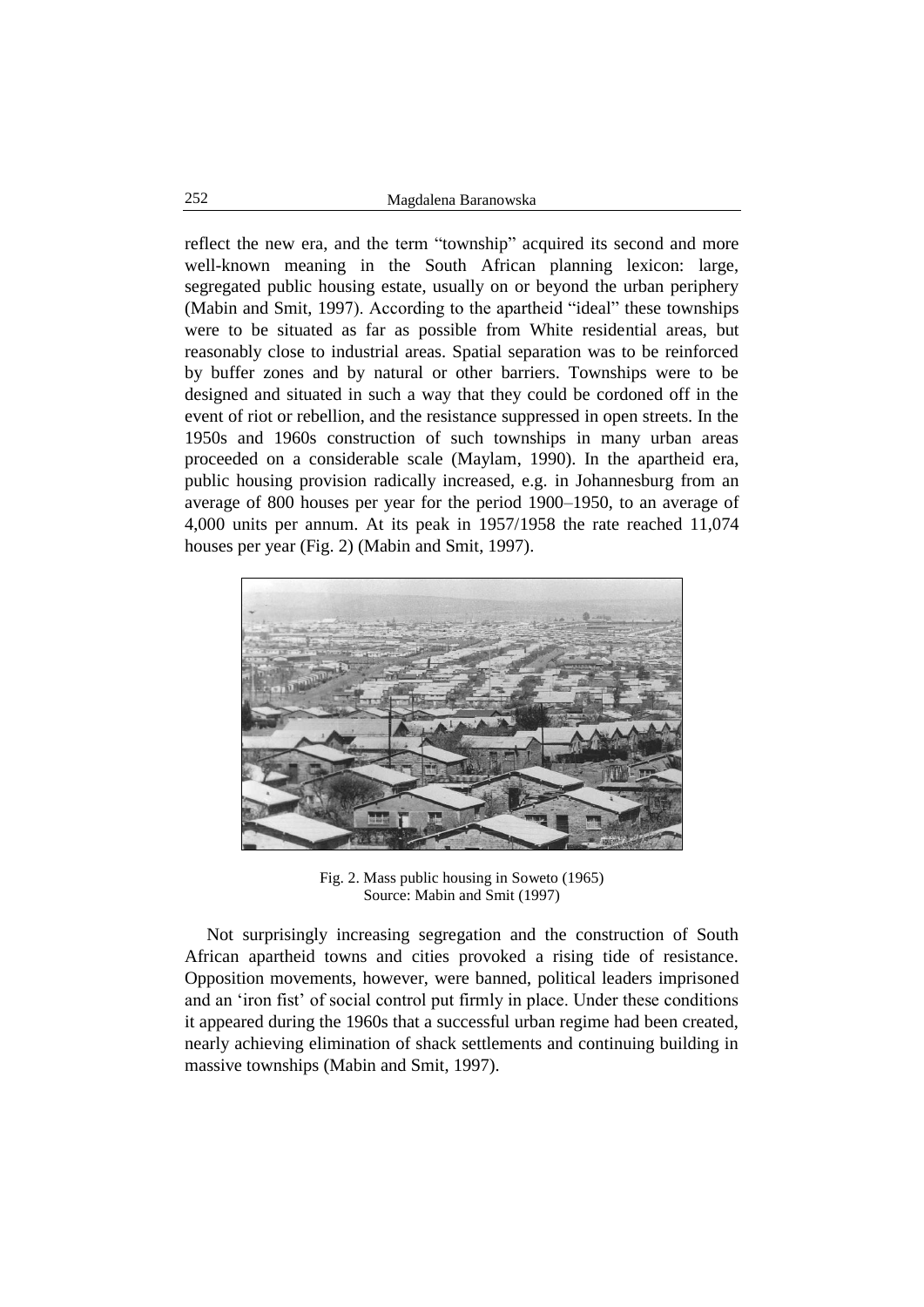The development of racial segregation in South Africa has profoundly affected the form and pattern of urban areas, resulting in the emergence of the apartheid city. The era of apartheid "proved to be a seductive way of seeing the city for many practitioners and planners who were deeply involved in its implementation" (Parnell and Mabin, 1995). However, only few cities were originally planned as apartheid cities. Most of them were founded as colonial cities already with a measure of economic segregation which was reflected in racial terms and in later stage were adopted to demands of an apartheid era (Christopher, 1987).

#### **3. A CASE STUDY OF PORT ELIZABETH**

Port Elizabeth, a major city of the Eastern Cape in the Cape Province, provides a fine example of transformation of a colonial city into an apartheid city. It is particularly significant example of remodelling of a city, which in colonial times was already partly segregated. Before 1911 it witnessed the emergence of the "location" system for Black population, which were structurally separated from the main plan of the town and were zoned for exclusive occupation of the Black population. Before the 1950 many residential estates were established for exclusive White occupation, but the greatest changes in spatial racial distribution occurred in the period between 1950 and 1985, converting the Port Elizabeth into a model apartheid city (Fig. 3). The White group areas were drawn in such a manner as to include virtually the entire White population. The Central Business District and the inner suburbs were parts of the White zone and the other groups were relegated to the periphery of the city. A series of new suburbs were built extending nearly 20 kilometres from the city centre. Resettlement resulted in the massive building programmes to house displaced people. Indian and Chinese populations were rehoused in two new areas assigned for them between the White and the Coloured areas. The conversion of Port Elizabeth into an apartheid city was a complex process spread over the entire thirtyfive year period (1950–1985). Resettlement was completed in the 1984, when the last of the Coloured municipal housing schemes in Fairview, assigned as the White zone, was evacuated and demolished. The expansion of Port Elizabeth between 1950 and 1985, took place within the framework provided by the apartheid model with its markedly sectoral pattern, which resulted in the major resettlement of the population and physical replanning of the city structure (Christopher, 1987).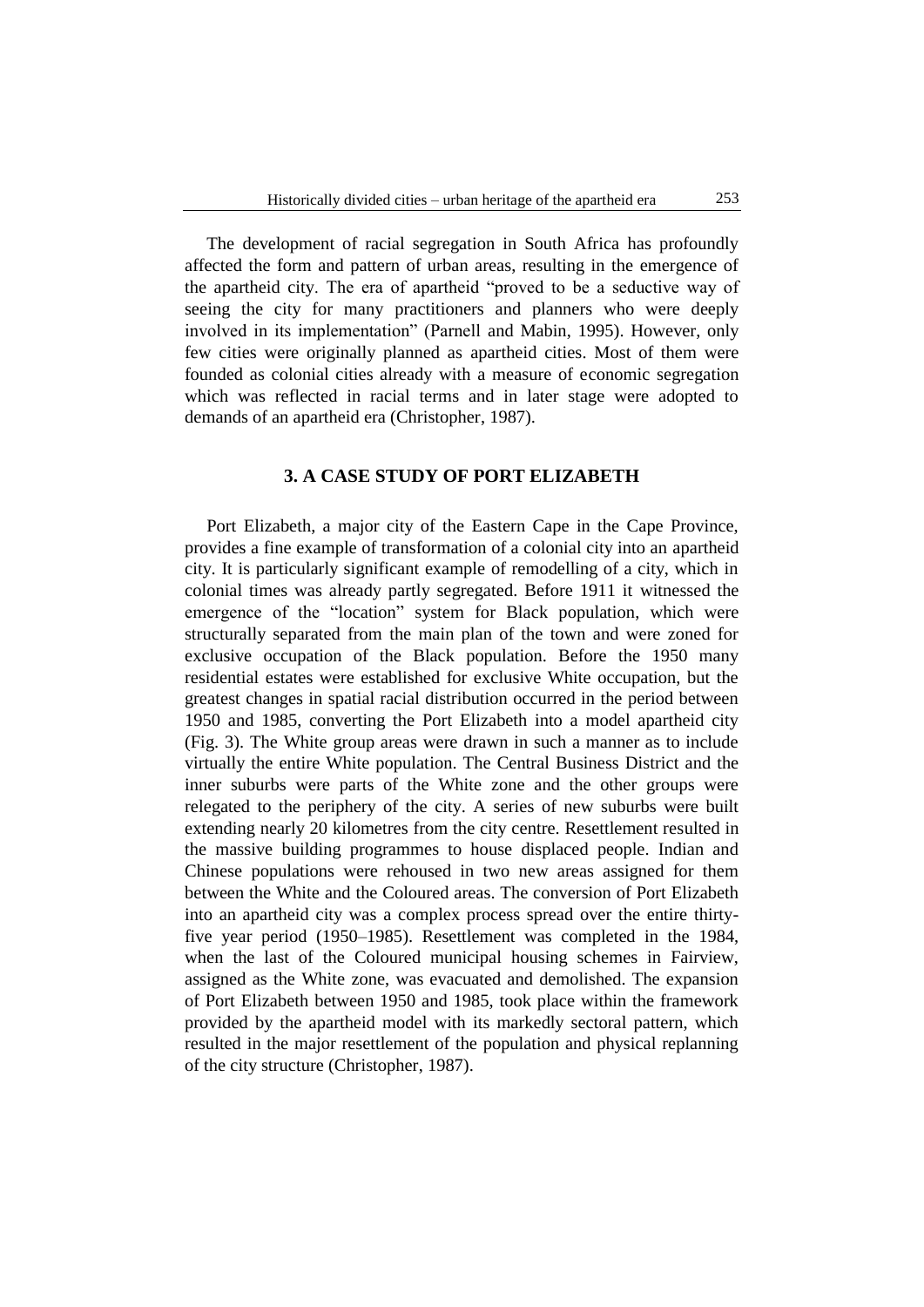![](_page_7_Figure_1.jpeg)

Fig. 3. Generalized Group Area zoning, Port Elizabeth Source: After Christopher (1987)

## **4. CONCLUSION: HERITAGE OF THE URBAN APARTHEID IN CONTEMPORARY CITY LANDSCAPE**

The urban apartheid system in South Africa reached its peak in the 1960s. However, since the 1980s, weakened by its own contradictions, but also strikes and uprisings of black workers, it has shown signs of breaking down (Maylam, 1990). Its legal foundations were repealed in 1991, however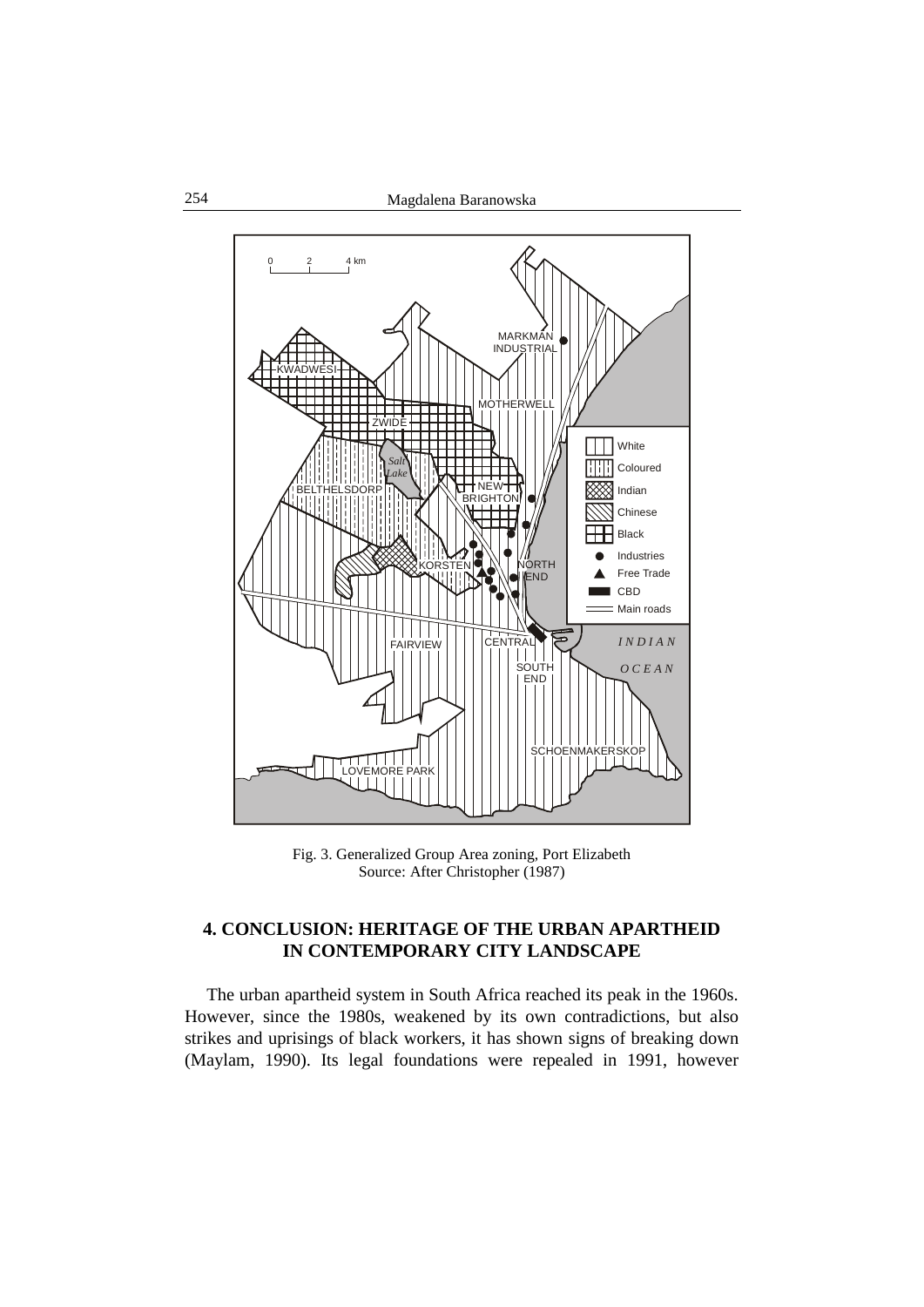officially instituted programmes of land restitution and social and economic uplifting did not change or demise the patterns introduced during the last 40 years. After 1991 the residential integration was mostly left to market forces, accompanied by occasional land invasions.

Choice of residential options is still constrained by the general level of poverty especially among Africans, which prevents them from purchasing property in the formerly White areas. The Black majority keeps living in townships, which are characterized by very poor conditions of living, lack of sanitation, social facilities and services. In many cities, outside the townships, beyond the urban fringe informal shack settlements exist, deprived of any township services, and are often erected in areas of geotechnical or political susceptibility. On the other hand white population remains both more segregated and less open to change then the other groups (Christopher, 2001a). Urban segregation levels in South Africa still remains remarkably high by international standards, therefore the heritage of the apartheid planning is still apparent in the urban form (Christopher, 1997).

#### **REFERENCES**

- CHRISTOPHER, A.J., 1987, Apartheid planning in South Africa: The case of Port Elizabeth, *Geographical Journal*, 153 (2), p. 195–204.
- CHRISTOPHER, A.J., 1990, Apartheid and Urban Segregation Levels in South Africa, *Urban Studies*, 27 (3), p. 421–440.
- CHRISTOPHER, A.J., 1991, Urban segregation levels in the British overseas Empire and its successors, in the twentieth century, *Trnas.Inst.Br.Geogr.N.S.* 17, p. 95–107.
- CHRISTOPHER, A.J., 1997, Racial land zoning in urban South Africa, *Land Use Policy*, 14 (4), p. 311–323.
- CHRISTOPHER, A.J., 2001a, Urban Segregation in Post-*apartheid* South Africa, *Urban Studies*, 38 (3), p. 449–466.
- CHRISTOPHER, A.J., 2001b, First steps in the desegregation of South African towns and cities, 1991-6, *Development Southern Africa*, 18 (4), p. 457–469.
- DAVIES, R.J., 1981, The spatial formation of the South African city, *GeoJournal*, Supplementary Issue, 2, p. 59–72.
- MABIN, A. and SMIT, D., 1997, Reconstructing South Africa's cities? The making of urban planning 1900–2000, *Planning Perspectives*, 12, p. 193–223.
- MAYLAM, P., 1990, The Rise and Decline of Urban Apartheid in South Africa, *African Affairs*, 89 (354), p. 57–84.
- PARNELL, S., 2002, Winning the battles but losing the war: the racial segregation of Johannesburg under the Natives (Urban Area) Act of 1923, *Journal of Historical Geography*, 28 (2), p. 258–281.
- PARNELL, S. and MABIN, A., 1995, Rethinking urban South Africa, *Journal of Southern African Studies*, 21, p. 39–61.